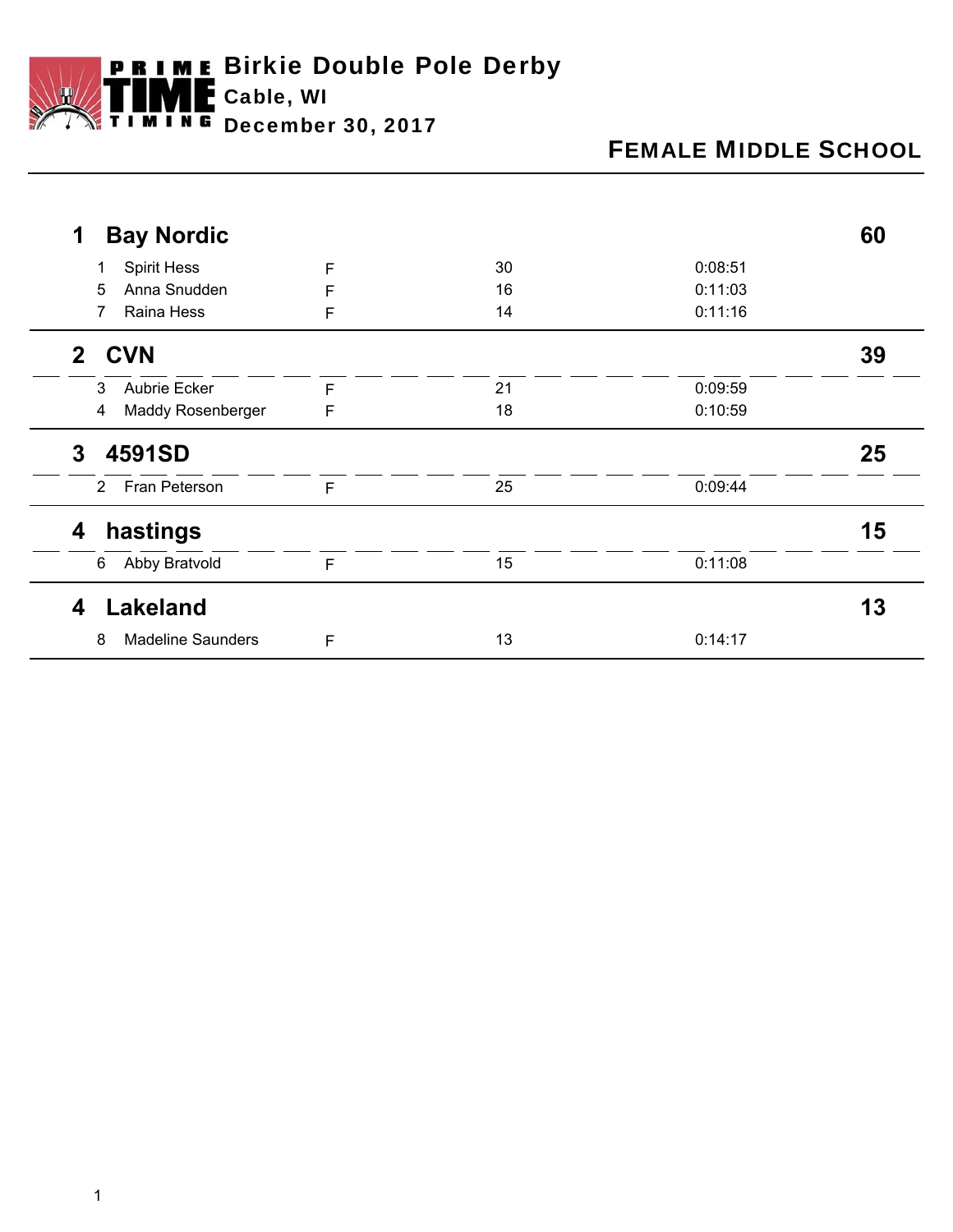

# MALE MIDDLE SCHOOL

|        | <b>CVN</b>                                   |   |    |         | 78 |
|--------|----------------------------------------------|---|----|---------|----|
|        | <b>Forest Grenier</b>                        | M | 30 | 0:08:53 |    |
| 4      | Ryan Long                                    | M | 18 | 0:09:38 |    |
| 5      | <b>Shalom Raehl</b>                          | M | 16 | 0:09:50 |    |
|        | Aidan Ecker                                  | M | 14 | 0:10:24 |    |
| 2<br>2 | <b>Bay Nordic</b><br><b>Beckett Chambers</b> | M | 25 | 0:08:54 | 40 |
|        |                                              |   |    |         |    |
| 6      | <b>Lachlan Chambers</b>                      | M | 15 | 0:10:17 |    |
| 3      | <b>Iola Winter Sports Club</b>               |   |    |         | 21 |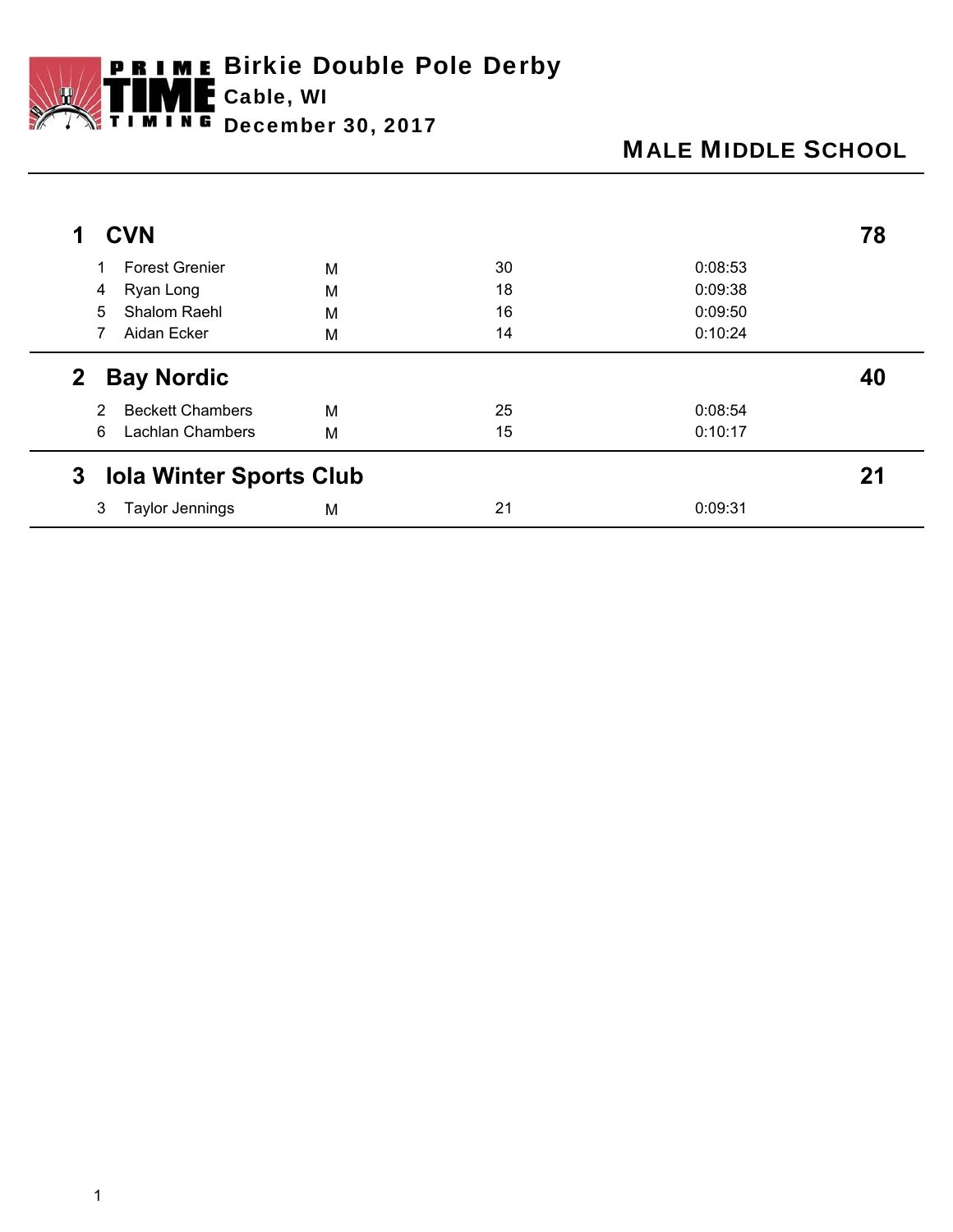

|                           | <b>Middle School Girls</b> |                 |                         |          |  |  |
|---------------------------|----------------------------|-----------------|-------------------------|----------|--|--|
| <b>Place</b>              | <b>Name</b>                | <u>Sex</u><br>F | <b>School</b>           | Time     |  |  |
|                           | <b>Spirit Hess</b>         |                 | <b>Bay Nordic</b>       | 8:51.76  |  |  |
| 2                         | Fran Peterson              |                 | 4591SD                  | 9:44.68  |  |  |
| 3                         | Aubrie Ecker               | F               | <b>CVN</b>              | 9:59.19  |  |  |
| 4                         | Maddy Rosenberger          |                 | <b>CVN</b>              | 10:59.47 |  |  |
| 5                         | Anna Snudden               | F               | <b>Bay Nordic</b>       | 11:03.47 |  |  |
| 6                         | Abby Bratvold              |                 | hastings                | 11:08.84 |  |  |
|                           | Raina Hess                 | F               | <b>Bay Nordic</b>       | 11:16.53 |  |  |
| 8                         | <b>Madeline Saunders</b>   | F               | Lakeland                | 14:17.25 |  |  |
| <b>Middle School Boys</b> |                            |                 |                         |          |  |  |
|                           |                            |                 |                         |          |  |  |
| <b>Place</b>              | Name                       | <b>Sex</b>      | <b>School</b>           | Time     |  |  |
|                           | <b>Forest Grenier</b>      | М               | <b>CVN</b>              | 8:53.06  |  |  |
| 2                         | <b>Beckett Chambers</b>    | M               | <b>Bay Nordic</b>       | 8:54.53  |  |  |
| 3                         | <b>Taylor Jennings</b>     | м               | Iola Winter Sports Club | 9:31.39  |  |  |
| 4                         | Ryan Long                  | М               | <b>CVN</b>              | 9:38.09  |  |  |
| 5                         | Shalom Raehl               | M               | <b>CVN</b>              | 9:50.46  |  |  |
| 6                         | <b>Lachlan Chambers</b>    | М               | <b>Bay Nordic</b>       | 10:17.81 |  |  |
| 7                         | Aidan Ecker                | м               | <b>CVN</b>              | 10:24.94 |  |  |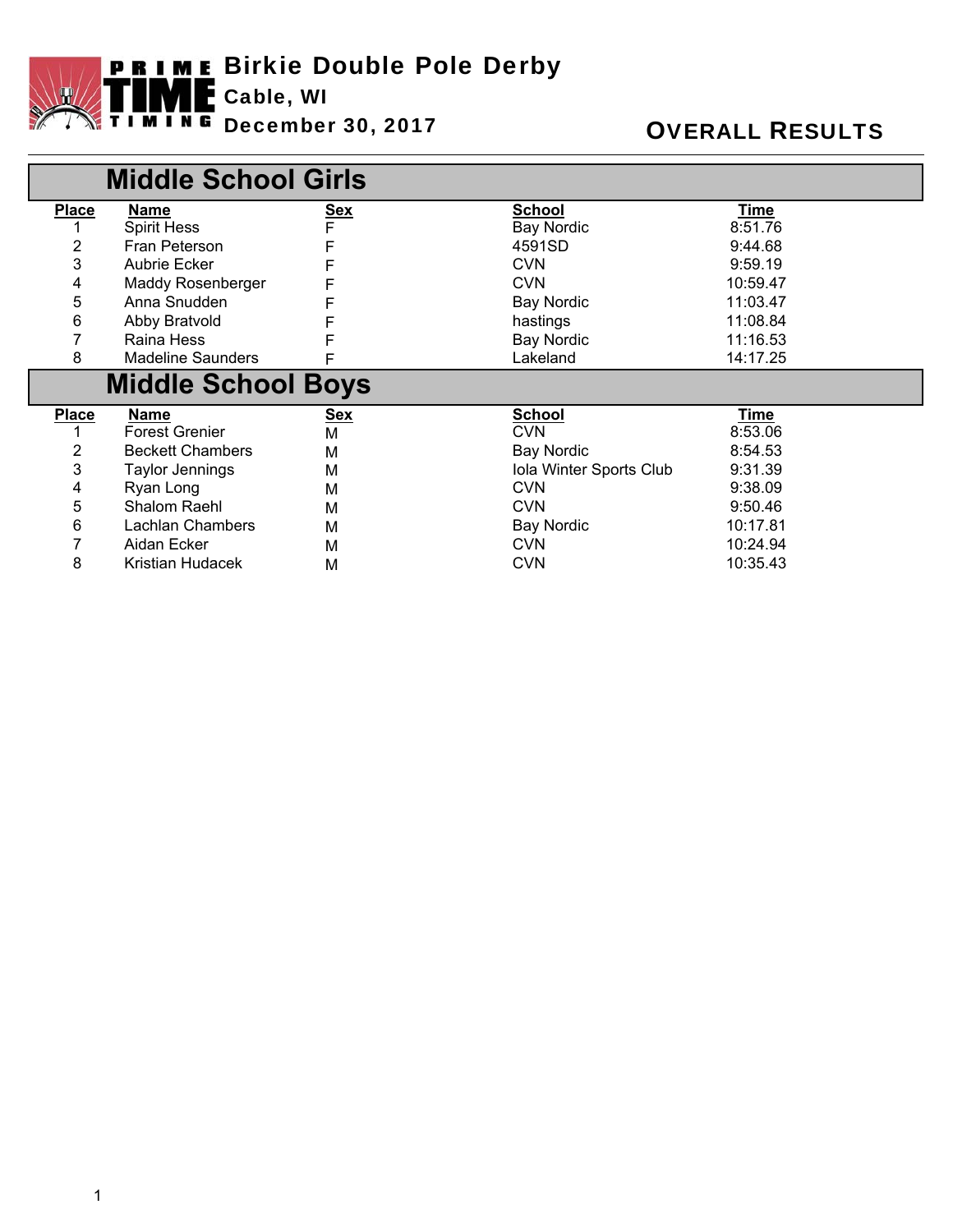

# FEMALE HIGH SCHOOL

| <b>Winona</b><br>1                      |   |                |         | 57 |
|-----------------------------------------|---|----------------|---------|----|
| Anni Skillicorn<br>3                    | F | 21             | 0:19:35 |    |
| 6<br>Marissa Lindaman                   | F | 15             | 0:21:56 |    |
| Lauren Whyte<br>10                      | F | 11             | 0:22:41 |    |
| <b>Jill Serleth</b><br>11               | F | 10             | 0:22:49 |    |
| $\mathbf{2}$<br><b>Wausau</b>           |   |                |         | 49 |
| Mariah Haight<br>4                      | F | 18             | 0:20:45 |    |
| Kelly Giebel<br>7                       | F | 14             | 0:22:04 |    |
| Enne' Burton<br>12                      | F | 9              | 0:22:55 |    |
| 13<br>Madeleine Busig                   | F | 8              | 0:22:57 |    |
| <b>Lakeland</b><br>3                    |   |                |         | 32 |
| Mia Case<br>1                           | F | 30             | 0:17:39 |    |
| <b>Riley Mauzer</b><br>19               | F | $\overline{2}$ | 0:24:00 |    |
| <b>Stillwater High School</b><br>4      |   |                |         | 25 |
| Sydney Peterson<br>$\overline{2}$       | F | 25             | 0:19:24 |    |
| hastings<br>5                           |   |                |         | 16 |
| Emma bratvold<br>5                      | F | 16             | 0:21:48 |    |
| <b>Iola Winter Sports Club</b><br>6     |   |                |         | 13 |
| Victoria Weier<br>8                     | F | 13             | 0:22:07 |    |
| <b>Madison Nordic</b><br>$\overline{7}$ |   |                |         | 12 |
| <b>Ainsley Casper</b><br>9              | F | 12             | 0:22:41 |    |
| <b>CVN</b><br>8                         |   |                |         | 1  |
| Elli Hudacek<br>23                      | F | $\mathbf{1}$   | 0:28:19 |    |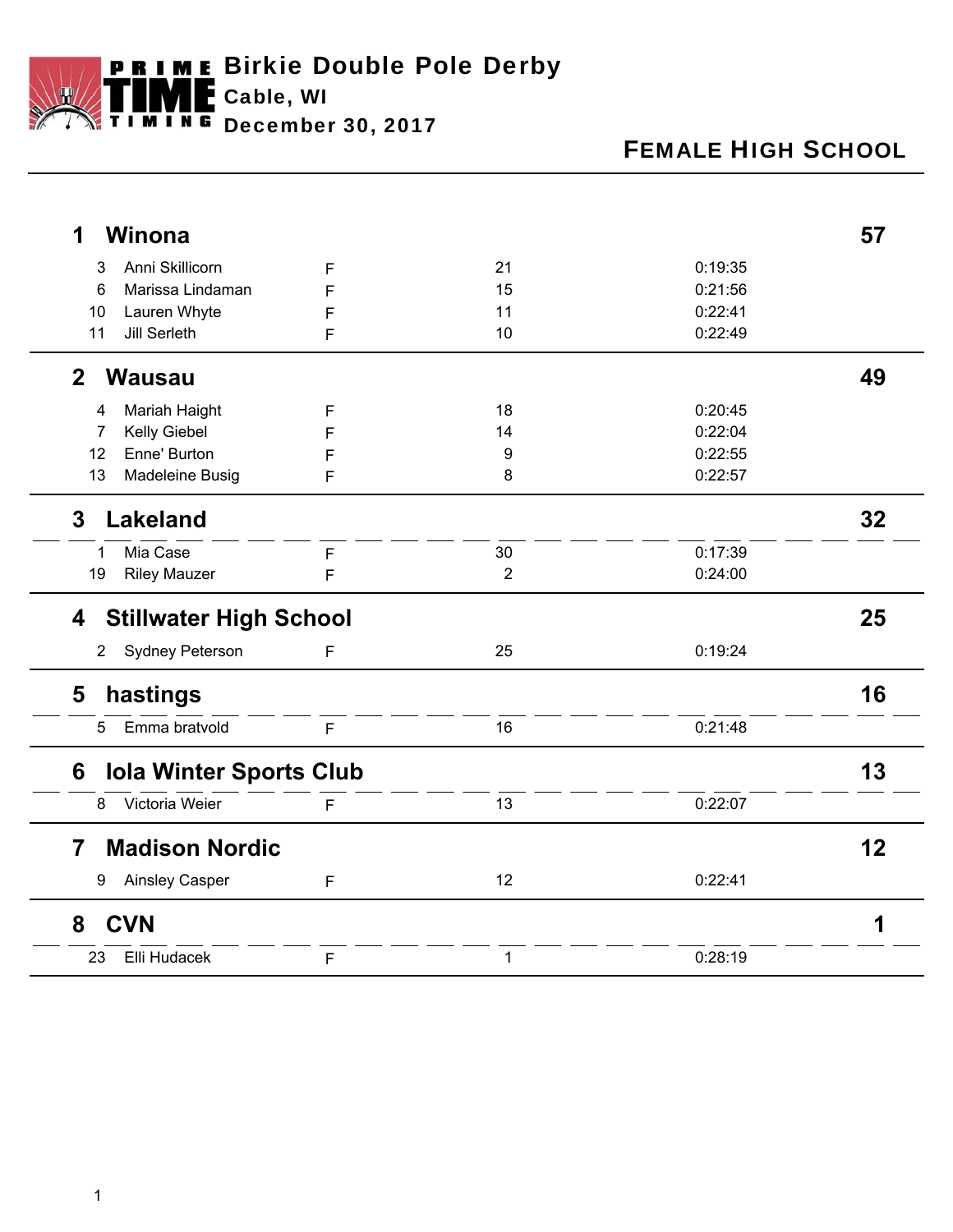

## MALE HIGH SCHOOL

| <b>Wausau</b><br>1                  |   |                  |         | 55 |
|-------------------------------------|---|------------------|---------|----|
| Mark Raasch<br>4                    | M | 18               | 0:16:36 |    |
| Jack Oosterhuis<br>6                | M | 15               | 0:17:28 |    |
| Benjamin Brown<br>8                 | M | 13               | 0:17:34 |    |
| 12<br><b>Teagan Maier</b>           | M | 9                | 0:18:19 |    |
| <b>CVN</b><br>$\mathbf{2}$          |   |                  |         | 40 |
| David Ecker<br>1                    | M | 30               | 0:15:48 |    |
| Cole Long<br>15                     | M | 6                | 0:19:32 |    |
| Luke Rosenberger<br>18              | M | 3                | 0:20:04 |    |
| <b>Scout Stokes</b><br>26           | M | 1                | 0:23:54 |    |
| <b>MadNorski</b><br>3               |   |                  |         | 36 |
| Eli Gore<br>$\overline{2}$          | M | 25               | 0:16:17 |    |
| 10<br>lan Casper                    | M | 11               | 0:17:39 |    |
| <b>Iola Winter Sports Club</b><br>4 |   |                  |         | 26 |
| <b>Owen Williams</b><br>7           | M | 14               | 0:17:30 |    |
| Liam Belson<br>9                    | M | 12               | 0:17:39 |    |
| Winona<br>4                         |   |                  |         | 26 |
| Noah Shultz<br>11                   | M | $10$             | 0:17:47 |    |
| <b>Carter Briggs</b><br>14          | M | 7                | 0:19:20 |    |
| Kole Koeler<br>16                   | M | 5                | 0:19:38 |    |
| Ryan Meyer<br>17                    | M | 4                | 0:19:51 |    |
| <b>4HCANSKI</b><br>6                |   |                  |         | 21 |
| <b>Dalton Collins</b><br>3          | M | 21               | 0:16:33 |    |
| <b>Bay Nordic</b><br>7              |   |                  |         | 17 |
| <b>Hans Ernst</b><br>5              | M | 16               | 0:16:59 |    |
| <b>Will Ernst</b><br>22             | M | 1                | 0:21:13 |    |
| 4591SD<br>8                         |   |                  |         | 3  |
| Marcus Peterson<br>19               | M | $\boldsymbol{2}$ | 0:20:12 |    |
| Per Hanson<br>21                    | M | 1                | 0:21:10 |    |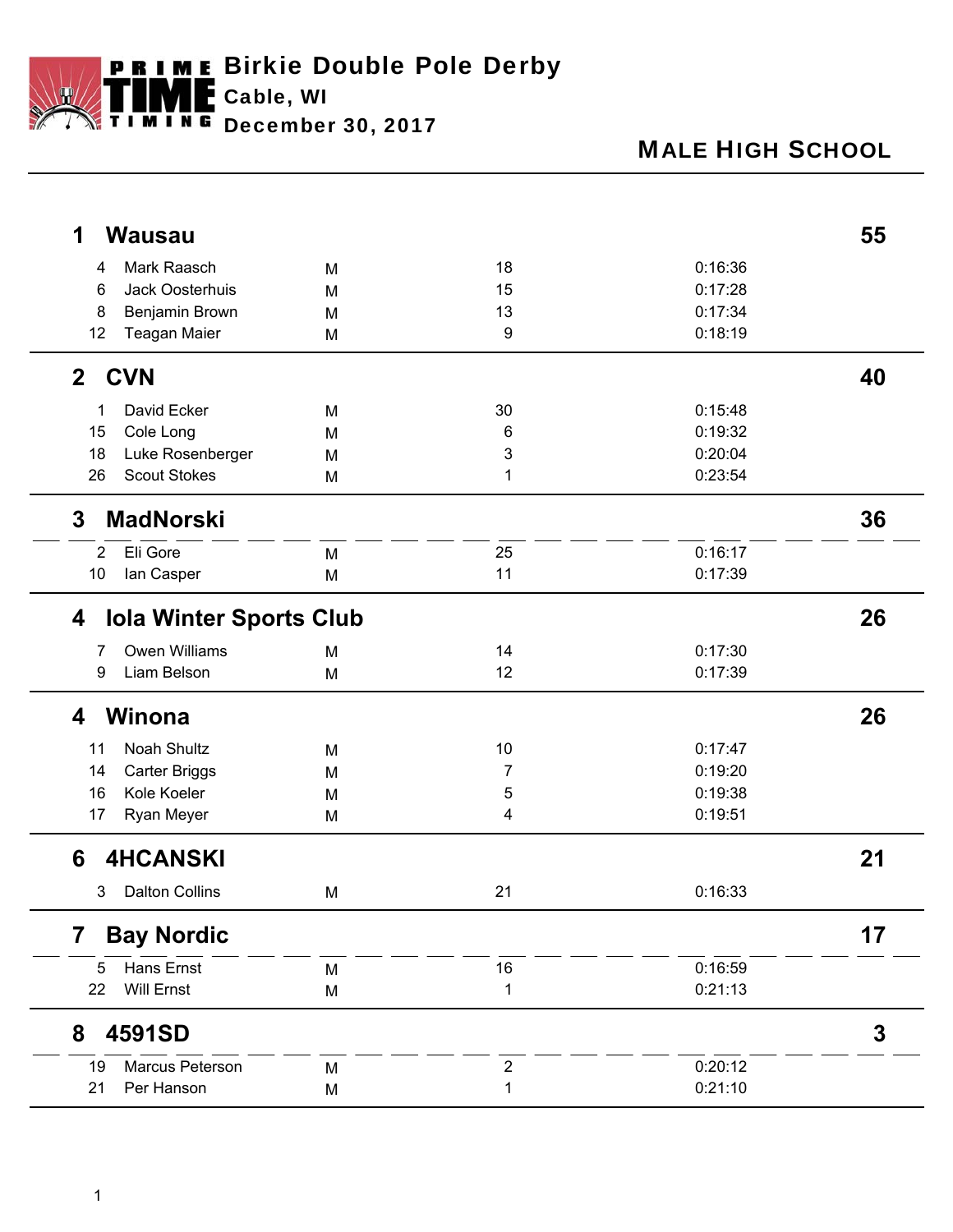| <b>Drummond</b><br>8 |   |         |  |
|----------------------|---|---------|--|
| 30<br>Drew Tuttle    | M | 0:36:05 |  |
| 28<br>George Tuttle  | M | 0:24:52 |  |
| 29<br>joe Tuttle     | M | 0:27:26 |  |
| 10 Bloomington       |   |         |  |
| Colden Longley<br>20 | M | 0:20:53 |  |
|                      |   |         |  |
| 10 hastings          |   |         |  |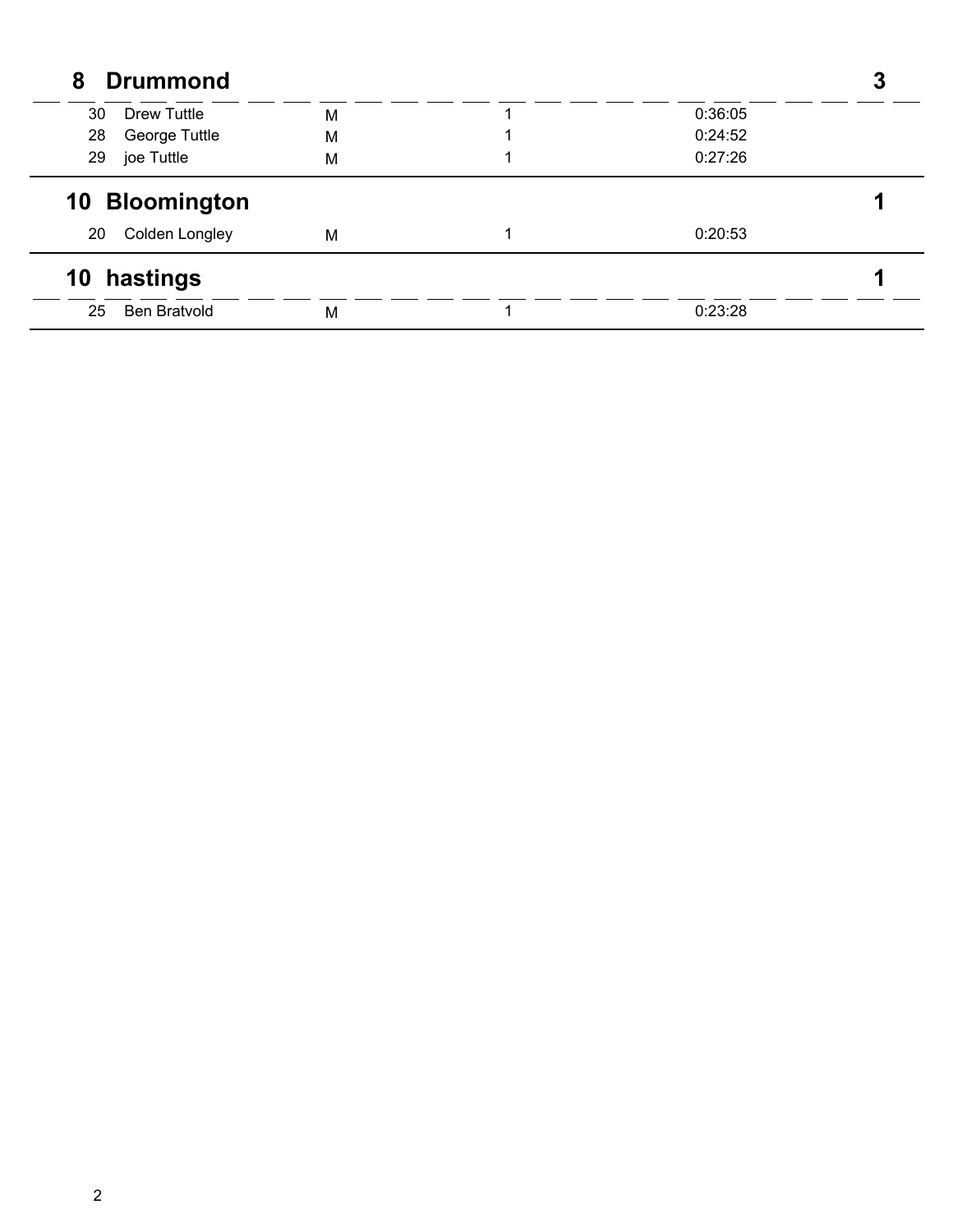

### **OVERALL RESULTS**

|                | High School Girls      |            |                               |             |  |  |
|----------------|------------------------|------------|-------------------------------|-------------|--|--|
| <b>Place</b>   | <b>Name</b>            | <u>Sex</u> | <b>School</b>                 | <b>Time</b> |  |  |
| 1              | Mia Case               | F          | Lakeland                      | 17:39.60    |  |  |
| $\overline{c}$ | <b>Sydney Peterson</b> | F          | <b>Stillwater High School</b> | 19:24.90    |  |  |
| 3              | Anni Skillicorn        |            | Winona                        | 19:35.39    |  |  |
| 4              | Mariah Haight          |            | Wausau                        | 20:45.36    |  |  |
| 5              | Emma bratvold          |            | hastings                      | 21:48.44    |  |  |
| 6              | Marissa Lindaman       |            | Winona                        | 21:56.53    |  |  |
| 7              | <b>Kelly Giebel</b>    |            | Wausau                        | 22:04.00    |  |  |
| 8              | Victoria Weier         |            | Iola Winter Sports Club       | 22:07.49    |  |  |
| 9              | <b>Ainsley Casper</b>  |            | <b>Madison Nordic</b>         | 22:41.53    |  |  |
| 10             | Lauren Whyte           | F          | Winona                        | 22:41.79    |  |  |
| 11             | <b>Jill Serleth</b>    | F          | Winona                        | 22:49.82    |  |  |
| 12             | Enne' Burton           | F          | Wausau                        | 22:55.38    |  |  |
| 13             | Madeleine Busig        | F          | Wausau                        | 22:57.76    |  |  |
| 14             | Hanna Mork             | F          | Wausau                        | 23:05.25    |  |  |
| 15             | lauren Johnson         | F          | Winona                        | 23:14.43    |  |  |
| 16             | Emily Johnson          | F          | Winona                        | 23:31.32    |  |  |
| 17             | Bergen Anderson        | F          | Wausau                        | 23:40.03    |  |  |
| 18             | <b>Emily Beguin</b>    | F          | Winona                        | 23:41.22    |  |  |
| 19             | <b>Riley Mauzer</b>    | F          | Lakeland                      | 24:00.42    |  |  |
| 20             | Grace Menke            | F          | Winona                        | 25:03.21    |  |  |
| 21             | Sarah Broghammer       | F          | Winona                        | 25:26.00    |  |  |
| 22             | Eliza Morgan           | F          | Wausau                        | 25:26.98    |  |  |
| 23             | Elli Hudacek           | F          | <b>CVN</b>                    | 28:19.66    |  |  |
| 24             | Lilly Wisneiwski       | F          | Winona                        | 32:59.98    |  |  |
| 25             | Paige Kuphal           | F          | Wausau                        | 33:15.80    |  |  |
| 26             | McKenna Taylor         | F          | Wausau                        | 33:37.26    |  |  |
|                | High School Boys       |            |                               |             |  |  |
|                |                        |            |                               |             |  |  |
| <b>Place</b>   | <b>Name</b>            | <u>Sex</u> | <b>School</b>                 | <b>Time</b> |  |  |
| 1              | David Ecker            | M          | <b>CVN</b>                    | 15:48.65    |  |  |
| $\overline{c}$ | Eli Gore               | M          | MadNorski                     | 16:17.33    |  |  |
| 3              | <b>Dalton Collins</b>  | M          | 4HCANSKI                      | 16:33.29    |  |  |
| 4              | Mark Raasch            | M          | Wausau                        | 16:36.80    |  |  |
| 5              | Hans Ernst             | М          | <b>Bay Nordic</b>             | 16:59.91    |  |  |
| 6              | Jack Oosterhuis        | М          | Wausau                        | 17:28.72    |  |  |
| 7              | Owen Williams          | М          | Iola Winter Sports Club       | 17:30.43    |  |  |
| 8              | Benjamin Brown         | M          | Wausau                        | 17:34.18    |  |  |
| 9              | Liam Belson            | М          | Iola Winter Sports Club       | 17:39.51    |  |  |
| 10             | lan Casper             | М          | MadNorski                     | 17:39.72    |  |  |
| 11             | Noah Shultz            | М          | Winona                        | 17:47.45    |  |  |
| 12             | <b>Teagan Maier</b>    | М          | Wausau                        | 18:19.86    |  |  |
| 13             | Victor Anderson        | М          | Wausau                        | 19:09.00    |  |  |
| 14             | <b>Carter Briggs</b>   | М          | Winona                        | 19:20.97    |  |  |
| 15             | Cole Long              | М          | <b>CVN</b>                    | 19:32.00    |  |  |
| 16             | Kole Koeler            | М          | Winona                        | 19:38.33    |  |  |
| 17             | Ryan Meyer             | М          | Winona                        | 19:51.35    |  |  |
| 18             | Luke Rosenberger       | М          | <b>CVN</b>                    | 20:04.25    |  |  |
| 19             | Marcus Peterson        | М          | 4591SD                        | 20:12.62    |  |  |
| 20             | Colden Longley         | М          | Bloomington                   | 20:53.66    |  |  |

 $\lceil$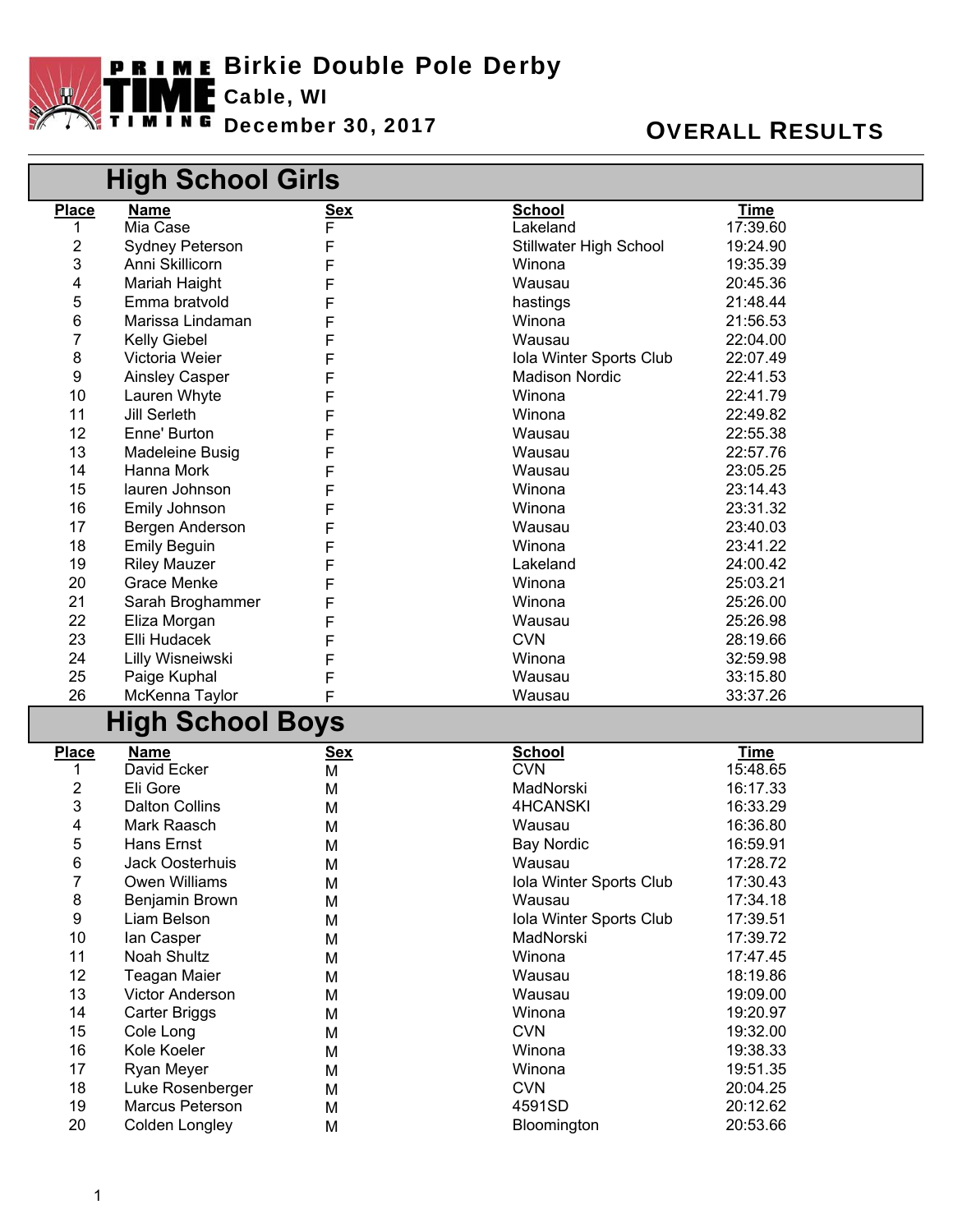| 21 | Per Hanson          | М | 4591SD            | 21:10.11 |
|----|---------------------|---|-------------------|----------|
| 22 | Will Ernst          | М | <b>Bay Nordic</b> | 21:13.95 |
| 23 | Jonas Trombetta     | М | Winona            | 21:41.88 |
| 24 | Lucas Sherman       | М | Winona            | 22:55.42 |
| 25 | <b>Ben Bratvold</b> | М | hastings          | 23:28.55 |
| 26 | <b>Scout Stokes</b> | М | <b>CVN</b>        | 23:54.32 |
| 27 | James Greskhik      | М | Winona            | 24:06.41 |
| 28 | George Tuttle       | М | Drummond          | 24:52.21 |
| 29 | joe Tuttle          | М | Drummond          | 27:26.84 |
| 30 | Drew Tuttle         | м | Drummond          | 36:05.84 |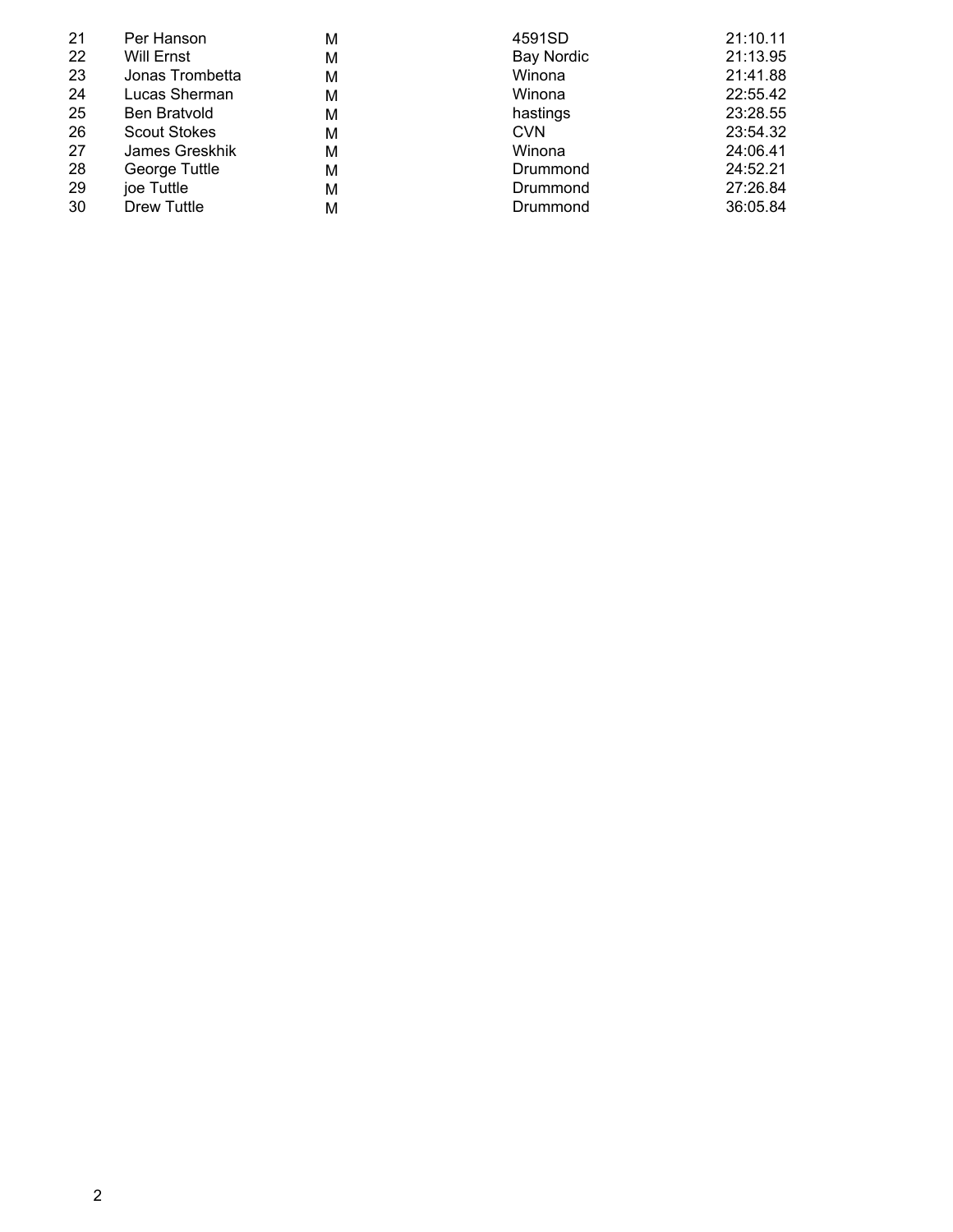

|              |            | <b>Male</b>              |            |    |                      |                      |             |
|--------------|------------|--------------------------|------------|----|----------------------|----------------------|-------------|
| <b>Place</b> | <b>Bib</b> | <b>Name</b>              | <b>Sex</b> |    | <b>Age Division</b>  | <b>City, State</b>   | <b>Time</b> |
| 1            | 298        | <b>Daniel DeLestry</b>   | M          | 20 | Male 29 & Under      | Chippewa Falls, WI   | 25:03.31    |
| 2            | 230        | Mark Ousdigian           | M          | 18 | Male 29 & Under      | Shoreview, MN        | 25:21.11    |
| 3            | 245        | John Bauer               | M          | 48 | Male 40-49           | Hayward, WI          | 26:27.28    |
| 4            | 270        | Evan Wetzel              | M          | 20 | Male 29 & Under      | Waukesha, WI         | 26:52.61    |
| 5            | 242        | <b>Bradley Baas</b>      | M          | 20 | Male 29 & Under      | Elkhorn, WI          | 27:05.97    |
| 6            | 300        | Samuel Olson             | M          | 19 | Male 29 & Under      | Duluth, MN           | 27:06.09    |
| 7            | 250        | Kevin Geisen             | M          | 21 | Male 29 & Under      | Gunnison, CO         | 27:30.84    |
| 8            | 263        | Carl Osterberg           | M          | 21 | Male 29 & Under      | Eau Claire, WI       | 27:42.48    |
| 9            | 257        | <b>Mitchell McDonald</b> | M          | 19 | Male 29 & Under      | Prior Lake, MN       | 27:53.67    |
| 10           | 265        | <b>Jake Stiele</b>       | M          | 18 | Male 29 & Under      | Prior Lake, MN       | 28:36.91    |
| 11           | 247        | Ethan Brookner           | M          | 20 | Male 29 & Under      | Minneapolis, MN      | 29:00.84    |
| 12           | 236        | Thomas meyer             | M          | 51 | Male 50-59           | hayward, WI          | 30:16.25    |
| 13           | 267        | Jon Webster              | M          | 45 | Male 40-49           | Minneapolis, MN      | 30:40.07    |
| 14           | 269        | Jay Wenner               | M          | 56 | Male 50-59           | SAINT PAUL, MN       | 31:03.04    |
| 15           | 274        | Matt Lynch               | M          | 19 | Male 29 & Under      | St. Louis park, MN   | 31:16.25    |
| 16           | 233        | Kevin Ousdigian          | M          | 50 | Male 50-59           | Shoreview, MN        | 31:18.41    |
| 17           | 234        | Dennis Kotcon            | M          | 56 | Male 50-59           | Hayward, WI          | 31:22.39    |
| 18           | 239        | <b>Tyler Kobilarcsik</b> | M          | 20 | Male 29 & Under      | Chanhassen, MN       | 31:25.73    |
| 19           | 251        | Leif Gilsvik             | M          | 26 | Male 29 & Under      | Missoula, MT         | 31:53.43    |
| 20           | 255        | Nathan Johnson           | M          | 21 | Male 29 & Under      | Lake Nebagamon, WI   | 32:34.24    |
| 21           | 249        | <b>Gunnar Fontaine</b>   | M          | 30 | Male 30-39           | Hayward, WI          | 32:42.54    |
| 22           | 299        | steven mach              | M          | 45 | Male 40-49           | La Crosse, WI        | 32:45.17    |
| 23           | 273        | Sean Daly                | M          | 18 | Male 29 & Under      | Duluth, MN           | 32:57.01    |
| 24           | 237        | terry tansey             | M          | 61 | Male 60-69           | Hayward, WI          | 32:57.97    |
| 25           | 260        | Aaron Nelson             | M          | 41 | Male 40-49           | Saint Paul, MN       | 33:28.61    |
| 26           | 261        | Mark Nienstaedt          | M          | 63 | Male 60-69           | Rhinelander, WI      | 33:32.36    |
| 27           | 254        | Andrew Jennings          | M          | 47 | Male 40-49           | Wisconsin Rapids, WI | 34:22.02    |
| 28           | 241        | Aaron Arthur             | M          | 20 | Male 29 & Under      | Cable, WI            | 39:29.55    |
| 29           | 264        | <b>Joshua Saunders</b>   | M          | 41 | Male 40-49           | Woodruff, WI         | 39:41.46    |
| 30           | 235        | John Mundahl             | M          | 66 | Male 60-69           | Hayward, WI          | 40:11.60    |
| 31           | 272        | Ken Mogren               | M          | 69 | Male 60-69           | Winona, MN           | 40:52.54    |
| 32           | 238        | George Curry             | M          | 60 | Male 60-69           | Hayward, WI          | 41:15.43    |
| 33           | 266        | Steve Thon               | M          | 65 | Male 60-69           | Cable, WI            | 47:12.70    |
| 34           | 244        | Kim Barrette             | M          | 63 | Male 60-69           | Peshtigo, WI         | 49:21.89    |
| 35           | 268        | <b>Steve Weiss</b>       | M          |    | 59 Male 50-59        | Altoona, WI          | 50:50.84    |
|              |            | <b>Female</b>            |            |    |                      |                      |             |
| <b>Place</b> | <b>Bib</b> | <b>Name</b>              | <b>Sex</b> |    | <b>Age Division</b>  | <b>City, State</b>   | <b>Time</b> |
| 1            | 243        | <b>Emma Barnes</b>       | F          |    | 22 Female 29 & Under | Amherst, WI          | 32:37.79    |
| 2            | 277        | Kelly Skillicorn         | F          | 54 | Female 50-59         | Winona, MN           | 34:03.39    |
| 3            | 252        | <b>Stacy Hess</b>        | F          | 49 | Female 40-49         | Green Bay, WI        | 42:29.03    |
| 4            | 246        | Nancy Bauer              | F          |    | 70 Female 70+        | Champlin, MN         | 54:17.84    |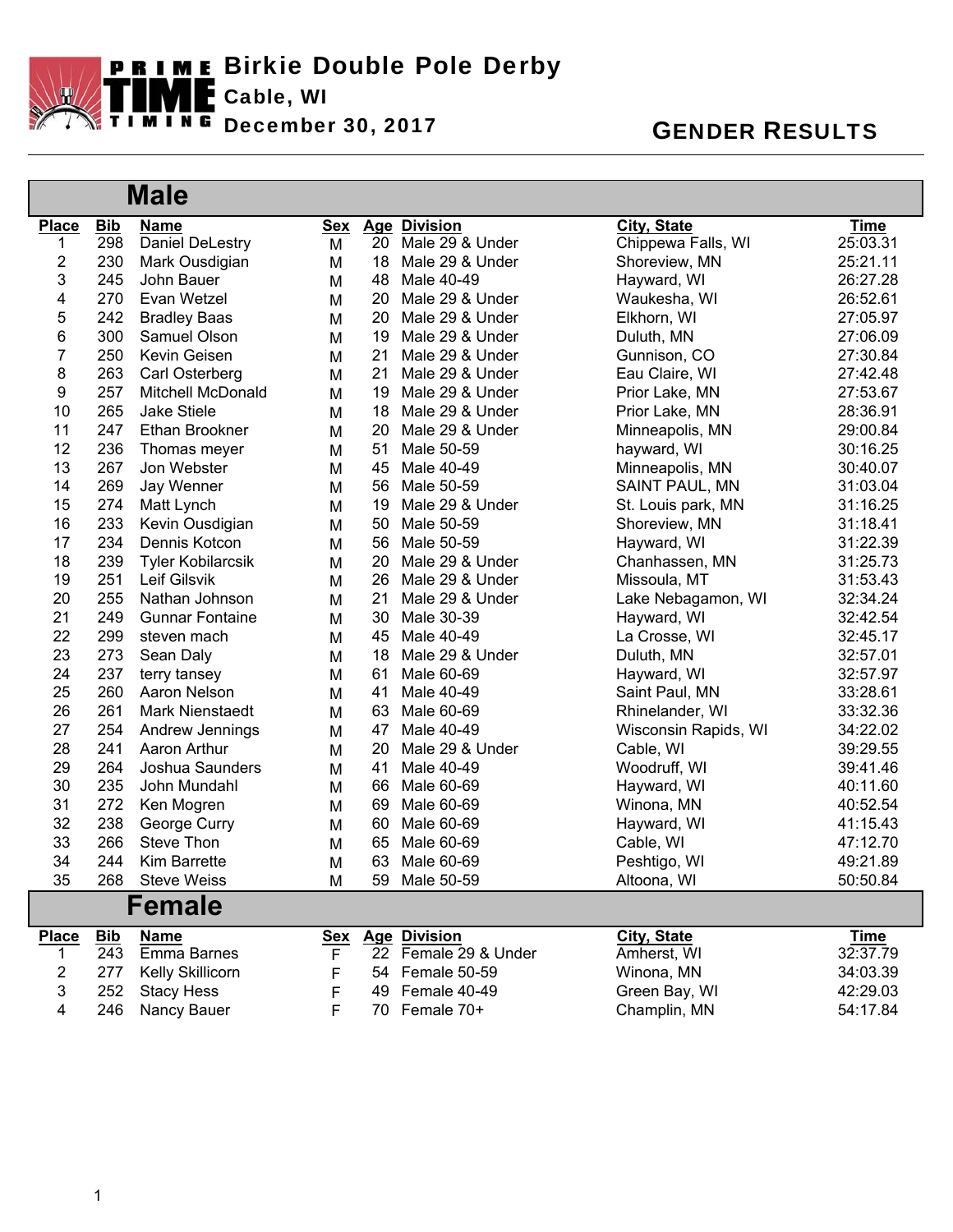

| Male 29 & Under         |                              |   |                 |                       |             |
|-------------------------|------------------------------|---|-----------------|-----------------------|-------------|
| <b>Place</b>            | <b>Name</b>                  |   | <u>Age</u>      | City                  | <b>Time</b> |
| 1                       | <b>Daniel DeLestry</b>       | M | 20              | Chippewa Falls, WI    | 25:03.31    |
| $\overline{\mathbf{c}}$ | Mark Ousdigian               | M | 18              | Shoreview, MN         | 25:21.11    |
| 3                       | Evan Wetzel                  | M | 20              | Waukesha, WI          | 26:52.61    |
| 4                       | <b>Bradley Baas</b>          | M | 20              | Elkhorn, WI           | 27:05.97    |
| 5                       | Samuel Olson                 | M | 19              | Duluth, MN            | 27:06.09    |
| 6                       | Kevin Geisen                 | M | 21              | Gunnison, CO          | 27:30.84    |
| 7                       | Carl Osterberg               | M | 21              | Eau Claire, WI        | 27:42.48    |
| 8                       | <b>Mitchell McDonald</b>     | M | 19              | Prior Lake, MN        | 27:53.67    |
| 9                       | <b>Jake Stiele</b>           | M | 18              | Prior Lake, MN        | 28:36.91    |
| 10                      | Ethan Brookner               | M | 20              | Minneapolis, MN       | 29:00.84    |
| 11                      | Matt Lynch                   | M | 19              | St. Louis park, MN    | 31:16.25    |
| 12                      | <b>Tyler Kobilarcsik</b>     | M | 20              | Chanhassen, MN        | 31:25.73    |
| 13                      | Leif Gilsvik                 | M | 26              | Missoula, MT          | 31:53.43    |
| 14                      | Nathan Johnson               | M | 21              | Lake Nebagamon, WI    | 32:34.24    |
| 15                      | Sean Daly                    | M | 18              | Duluth, MN            | 32:57.01    |
| 16                      | Aaron Arthur                 | M | 20              | Cable, WI             | 39:29.55    |
|                         | <b>Female 29 &amp; Under</b> |   |                 |                       |             |
| <b>Place</b>            | <b>Name</b>                  |   | <u>Age</u>      | City                  | <b>Time</b> |
| 1                       | Emma Barnes                  | F | $\overline{22}$ | Amherst, WI           | 32:37.79    |
|                         | <b>Male 30-39</b>            |   |                 |                       |             |
| <b>Place</b>            | <b>Name</b>                  |   | <u>Age</u>      | City                  | <b>Time</b> |
| 1                       | <b>Gunnar Fontaine</b>       | M | 30              | Hayward, WI           | 32:42.54    |
|                         | <b>Male 40-49</b>            |   |                 |                       |             |
| <b>Place</b>            | <b>Name</b>                  |   | <u>Age</u>      | City                  | <b>Time</b> |
| 1                       | John Bauer                   | M | 48              | Hayward, WI           | 26:27.28    |
| 2                       | Jon Webster                  | M | 45              | Minneapolis, MN       | 30:40.07    |
| 3                       | steven mach                  | M | 45              | La Crosse, WI         | 32:45.17    |
| 4                       | Aaron Nelson                 | M | 41              | Saint Paul, MN        | 33:28.61    |
| 5                       | Andrew Jennings              | M | 47              | Wisconsin Rapids, WI  | 34:22.02    |
| 6                       | Joshua Saunders              | M | 41              | Woodruff, WI          | 39:41.46    |
|                         | Female 40-49                 |   |                 |                       |             |
| <b>Place</b>            | <b>Name</b>                  |   | <u>Age</u>      | City                  | <b>Time</b> |
|                         | <b>Stacy Hess</b>            | F | 49              | Green Bay, WI         | 42:29.03    |
|                         | <b>Female 50-59</b>          |   |                 |                       |             |
| <b>Place</b>            | <b>Name</b>                  |   | <u>Age</u>      | City                  | <b>Time</b> |
| 1                       | <b>Kelly Skillicorn</b>      | F | 54              | Winona, MN            | 34:03.39    |
|                         | <b>Male 50-59</b>            |   |                 |                       |             |
| <b>Place</b>            | <b>Name</b>                  |   | <u>Age</u>      | City                  | <b>Time</b> |
| 1                       | Thomas meyer                 | M | 51              | hayward, WI           | 30:16.25    |
| 2                       | Jay Wenner                   | M | 56              | <b>SAINT PAUL, MN</b> | 31:03.04    |
| 3                       | Kevin Ousdigian              | M | 50              | Shoreview, MN         | 31:18.41    |
| 4                       | Dennis Kotcon                | M | 56              | Hayward, WI           | 31:22.39    |
| 5                       | <b>Steve Weiss</b>           | M | 59              | Altoona, WI           | 50:50.84    |